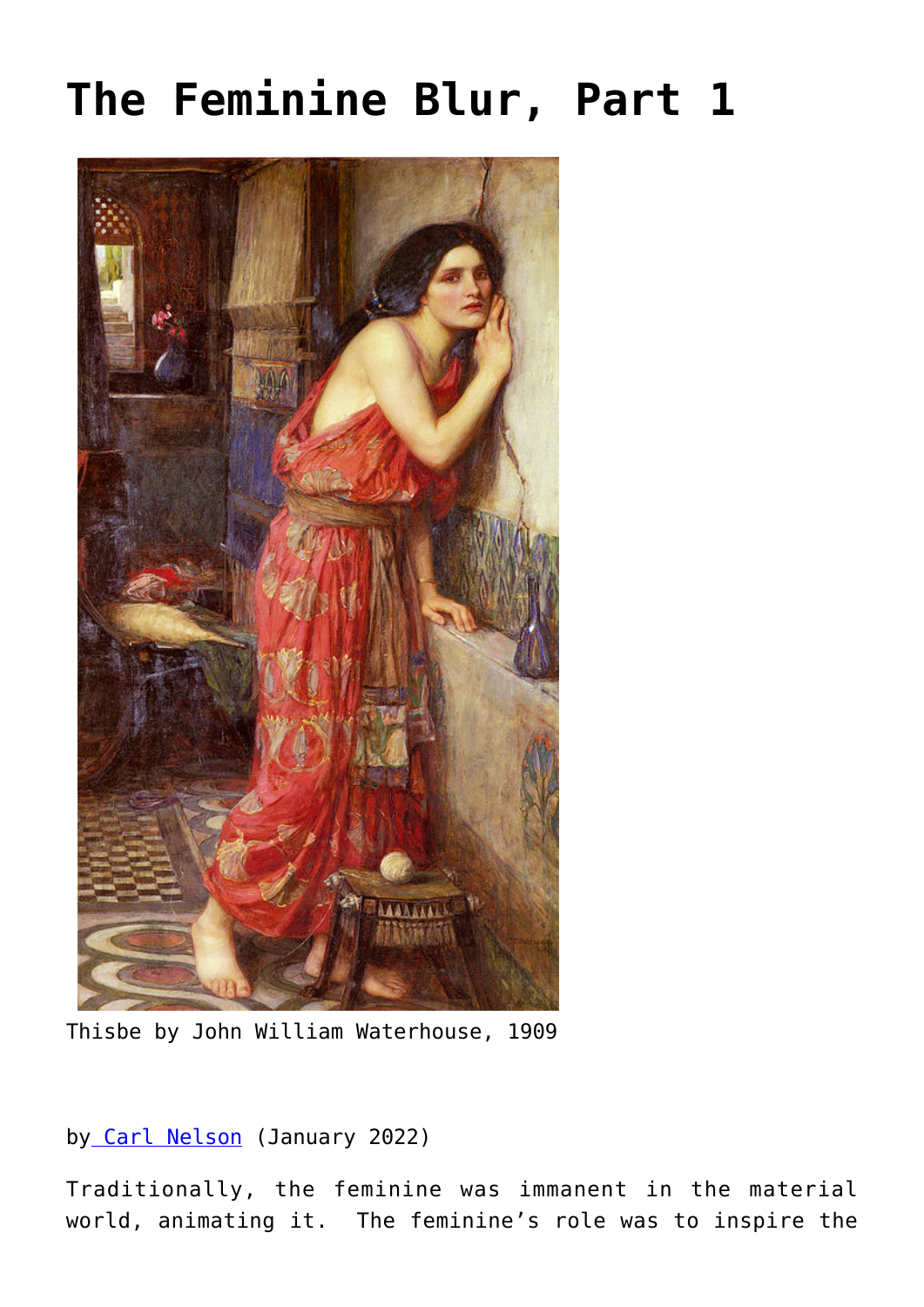masculine. The feminine represented the male's spirit, and as such was a selfless, inchoate, rather 'blurred' entity which when forced to indentify itself, did so through things such as boat names, artworks and titles such as, "I am Bill's wife." Traditionally, this feminine, let's call her Feminine 1.0, generally self-corrected. Self-examination and humility were as much a part of her nature as were nurture, empathy and imagination. (However, when she wasn't nurturing children, she also "launched a thousand ships.")

The feminine has typically been those traits associated with women, but the feminine is truly a gender distinction, gender being such as "the range of characteristics pertaining to, and differentiating between femininity and masculinity" but which exists within both sexes. Generally the feminine gender stereotype has been to be relational, gentle, nurturing, verbal, tactful, risk adverse, and enduring. And one is held to be feminine, whether a woman or a man, as to the extent that their character bears these features. In short, Feminine 1.0 tended to stay in her situation and was easy for the masculine gender to place, that is, to stay within the mandate – discipline and structure being important priorities of the masculine gender.

Wife Poem #19

*Dependability*

She helps her mother and helped my mother. She cared for my dad and hers. She's a dependable heart. Whereas much is written about the beauty of beauty and the mystery of mystery.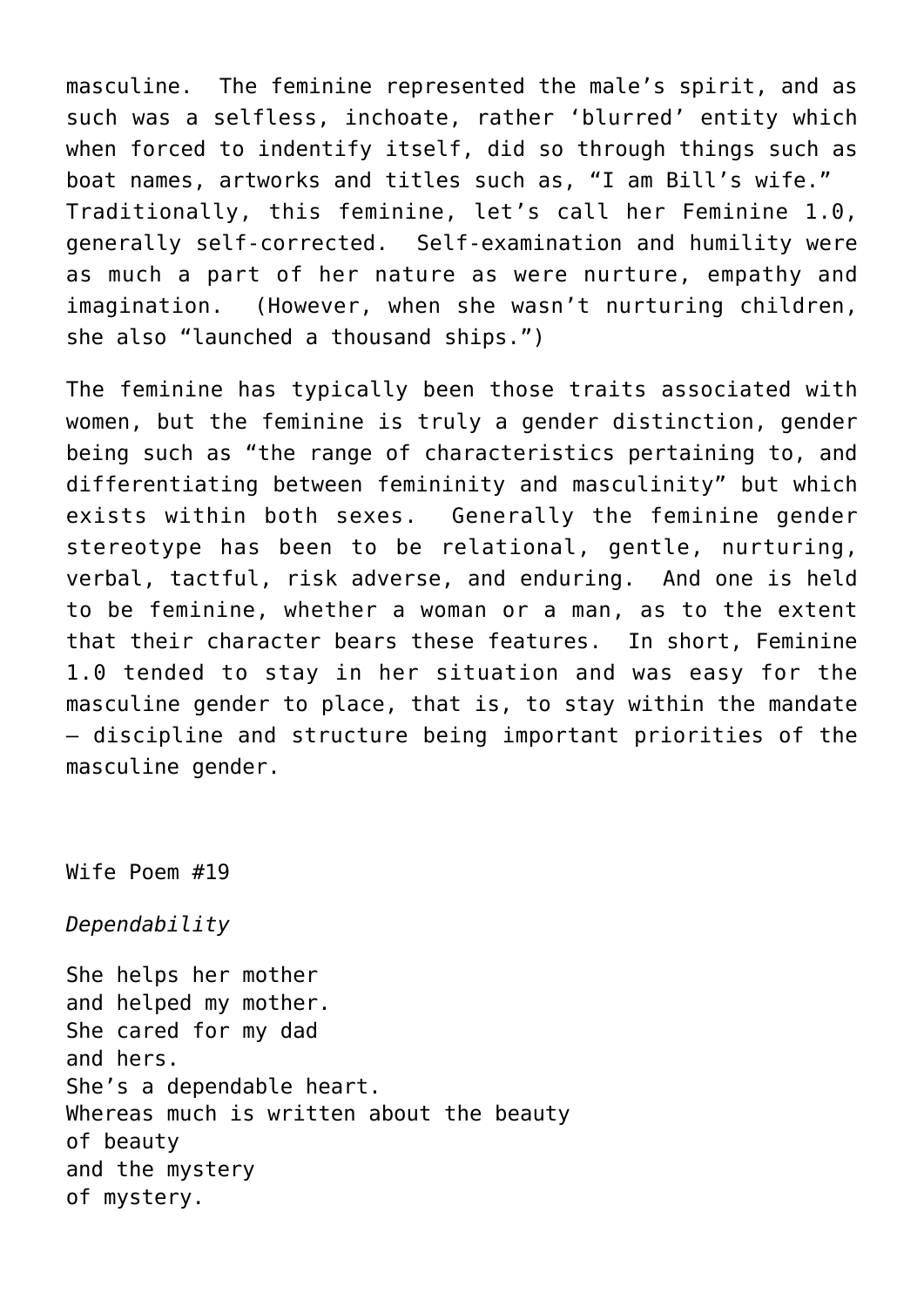Not much is written about the beauty and the mystery of dependability. But isn't the strangest thing this thing that is always there throughout all the vicissitudes and drama, the corruptions and disfigurements, as if it weren't even part of this world? Feminine 2.0 however, desires more. Feminine 2.0 wants to lead and not operate in a support capacity. Feminine 2.0 wants feminine goals and demands the agency to procure them. Feminine 2.0 intends to become the reality rather than to express herself through the reality. Agency was the object of the first Feminist Wave. And these cultural negotiations are well along the way to becoming finalized. Men and women in our culture are generally granted the same opportunities.

Lately however, Feminism has morphed with the Xtreme Feminine 2.0B upgrade. These Feminists have gone beyond wanting equal agency, to being the agency. So it's off with T.S. Eliot's "Objective Correlative" of the original feminine, where the feminine inspires the masculine world, and on with Antonin Artaud's Theatre of Cruelty, which is, according to scholar Nathan Gorelick, "a spasm in which life is continually lacerated, in which everything in creation rises up and asserts itself against our appointed rank."

My brother once said in answer to Freud's question, "What do women want?"

"They want it all," he declared matter-of-factly.

Well, in fairness, this is probably true of every organism. Every organism desires all it can get, even more, and well into its demise.

But I also think my brother recognized the alien threat. A conscious nature is essentially a nature that can recognize itself and recognizes others when stepping outside of itself.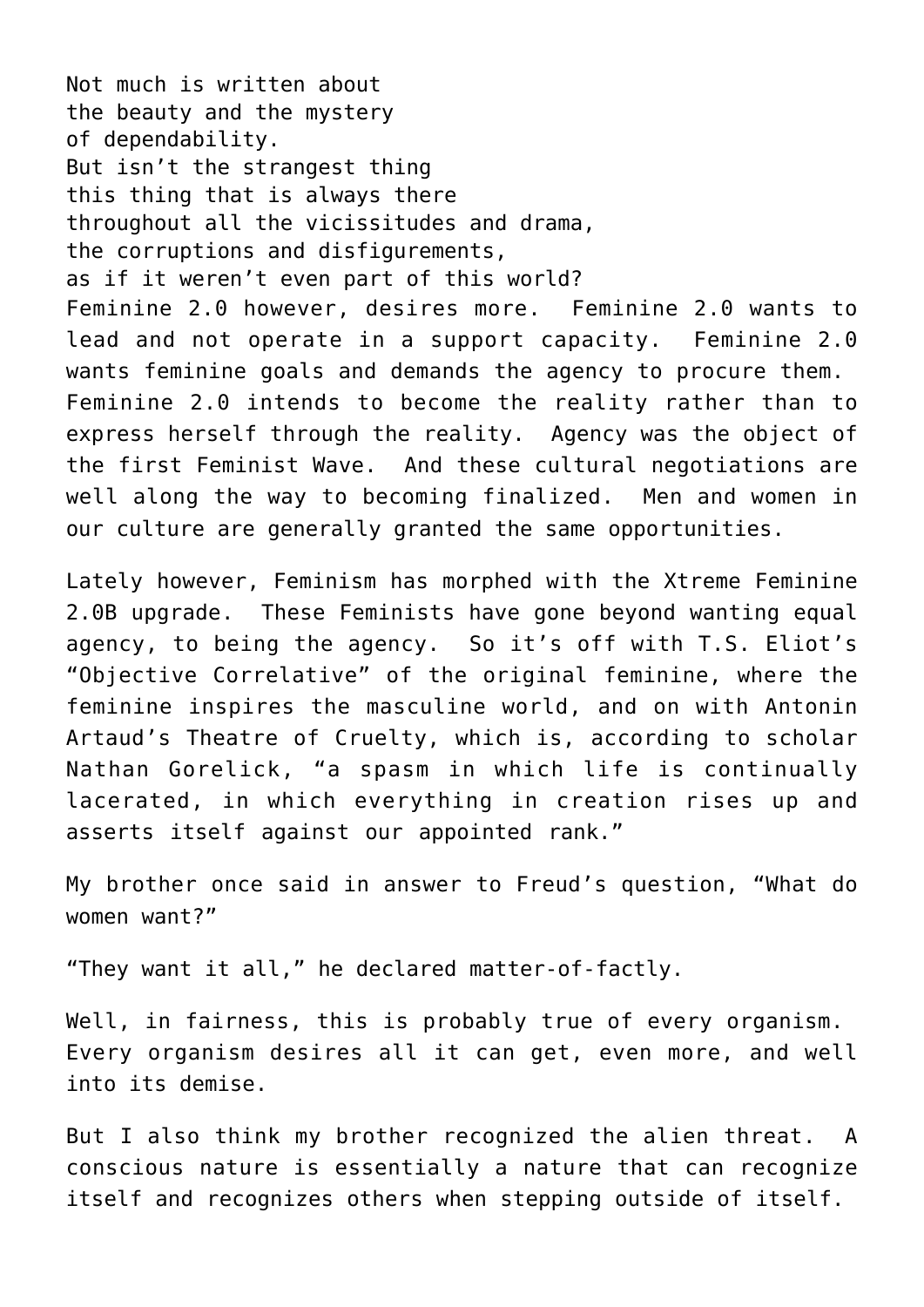The conscious mind is a mentality with boundaries. The feminine is a sensibility without boundaries.

We are quite fortunate that most men and women are mixtures of the masculine and feminine. Otherwise we could never communicate and watch each other's backs. What a deplorable state!

Feminists, however, with the Xtreme Feminine 2.0B upgrade – whose goals extend beyond mere agency - do not want it all, I believe, because they think they are all. They do not recognize the legitimacy of the masculine for a like reason that the Crown did not recognize the independence of its colonies. These Feminine 2.0B are not and never could be aggressive or act aggressively, because it is all them. It would be as nonsensical to say that we are tyrannical in the use of our feet or hands. When these Feminine 2.0B act, it is only to take back what is rightfully theirs. In political terms this unfolds as Black people cannot be racist, Victims cannot be either oppressive nor aggressive, and the Poor cannot be greedy. There is no accounting for "trade-offs" in this mentality, as that would imply another point of view. As my mother used to say when I asked why I couldn't wear something, "Because I have to look at you."

So what do these women want?

The modern 'liberated' women, generally, have wanted access to male agency, whereas these Xtreme Feminine 2.0B basically… seek your identity. This (seemingly) final Feminine 2.0B wave, which is presently cresting, does not find negotiation valid, because it does not find you valid, and is therefore implacable. I think this is what my brother implicitly cursed.

The rule is 'one person per identity'. When they take yours, you must find another. So it's musical chairs in the gender game presently as we have male athletes pushing the female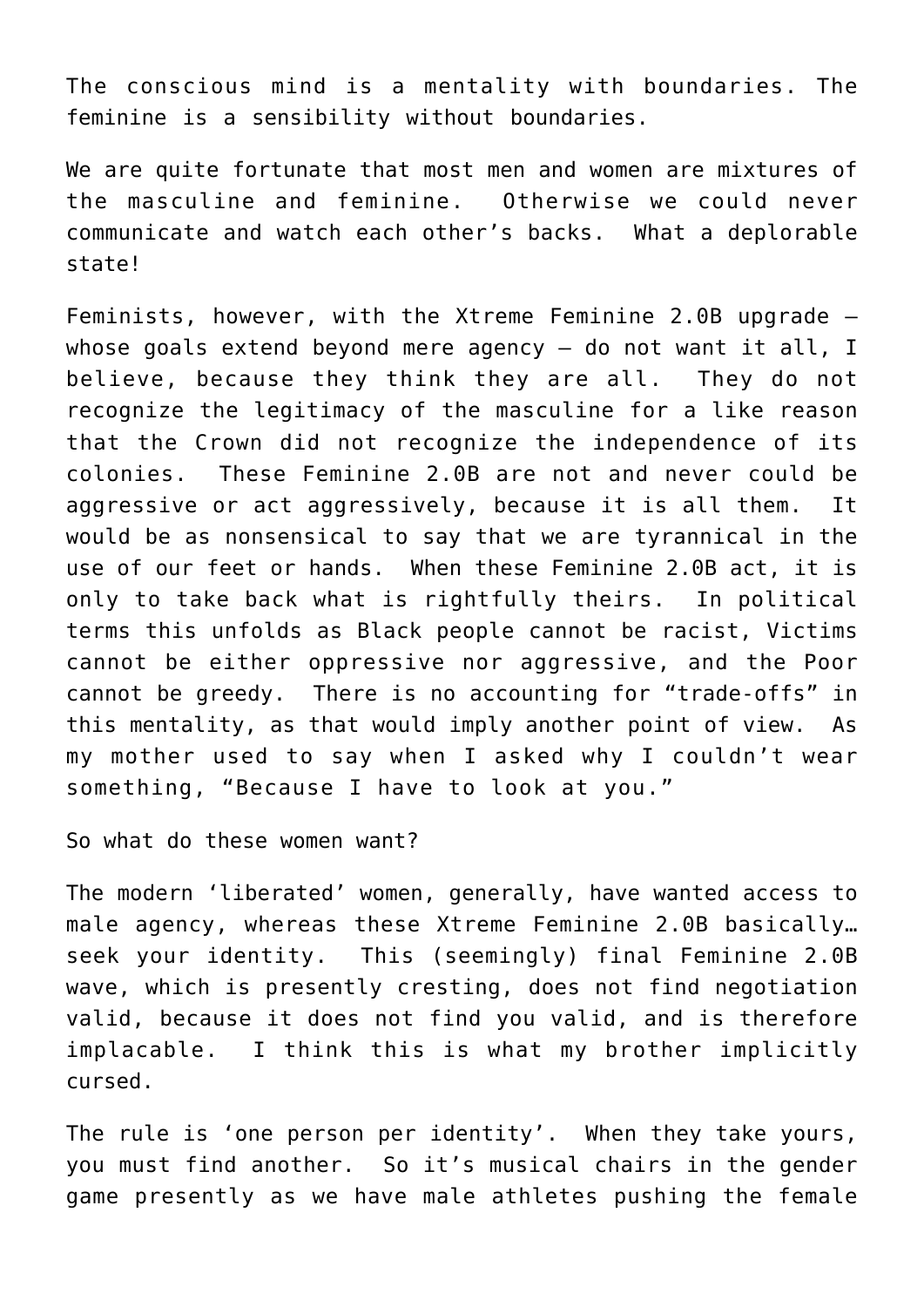athletes out of their identities much like women have pushing men out of theirs until it's a real clusterf\*ck here in America 2.0B, the year 2021. Habitual lines have grown blurred as increasingly people take up residence outside of the traditional, and the structure of things is in weird flux. It's as if an atmospheric (far off) perspective had taken over from the up close and personal experience of facts and evidentiary materials. Men ideally can become women by identifying as such, and vice versa.

The activities we perform in our traditional placeholders roles have come to be relabeled as toxic practices. We're not killed in pitched fighting across no man's lands in hand to hand combat, but cancelled because of our very nature to do so. Rather than fight and die, we rise to fight and are cancelled, like products who could never really find their market niche, or like dinosaurs who never really could get their bearings after the great meteor strike. Men are cancelled who never came to grips with the ineffable terrors of the vanishing point. Doesn't it feel as if every day we are in a war with something like that… something which sounds so much like diminishing into the inevitable, that we shudder? Sort of like when the wife tells you that …"we have to talk"? Knowing that the only way this will ever end is with an apology. And that even this will not work, as the dispute will follow you like a stain? That there is no Criminal Statute of Limitations to the crime of abuse of the Feminine 2.0B – which is basically to be born masculine? It's as if everything solid and distinct, exactly this or that, to the woke culture were an enemy battalion come upon. And they can (and will) grant your nature no quarter.

What's it all for?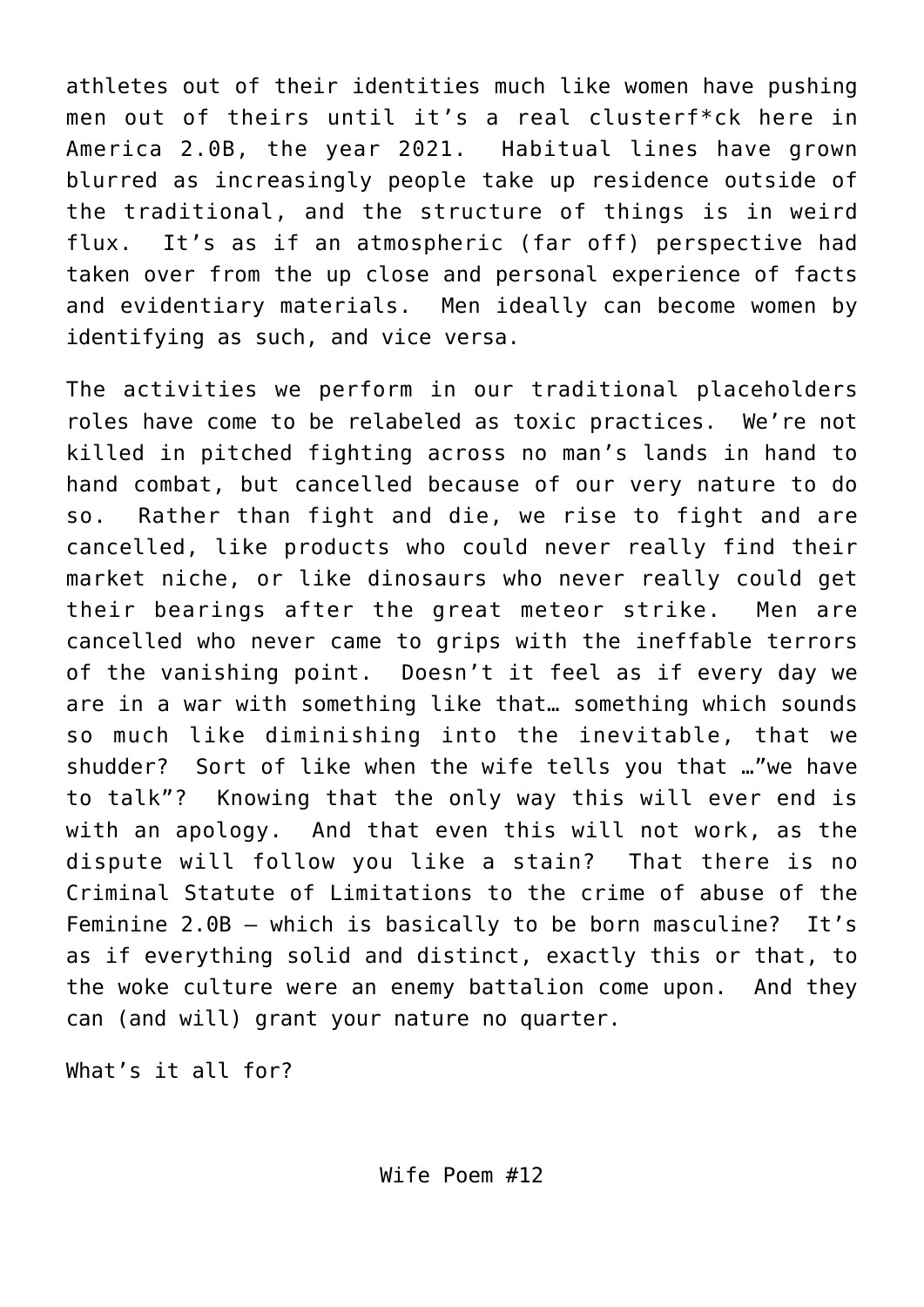We're watching a TV series about the evolution of the FBI's special crime unit on serial killers. The killer we have been following is about to strike the victim we've seen him following. But currently, he is at home in the bosom of his family. While his wife is watching a late movie with the baby on her lap, the killer practices his knots with a piece of white cord. And as he pulls abruptly… Pop! The noose vanishes. The wife squints. How many women wonder if their husbands kill women and bury them beneath the shrubbery? When the Ted Bundy murder investigation was conducted, police asked young women to contact them who suspected their boyfriends, and hundreds phoned in. "There's no way you could bury a body in our backyard, and I wouldn't know it," my wife declares. "It would have to be in the woods or water," I nod. "Either sunk in the depths, or where the animals would scatter you." She evaluates that answer and nods; then discusses how she would dispose of me.

As the Feminine 2.0B Wave would have it, we are no longer sexual beings with differing duties. Rather, we are hermaphroditic beings by nature, who should be granted success equity whenever non-existent differences exhibit achievements of dissimilar value. (Hey, it's not my concept!) And the ideal activity for the newly hermaphroditic is to nurture… everything. And the proper role of the masculine portion is to support this nurturing. Moms rule. As my son recently exclaimed, voicing this mothering-spider-like-alien fear in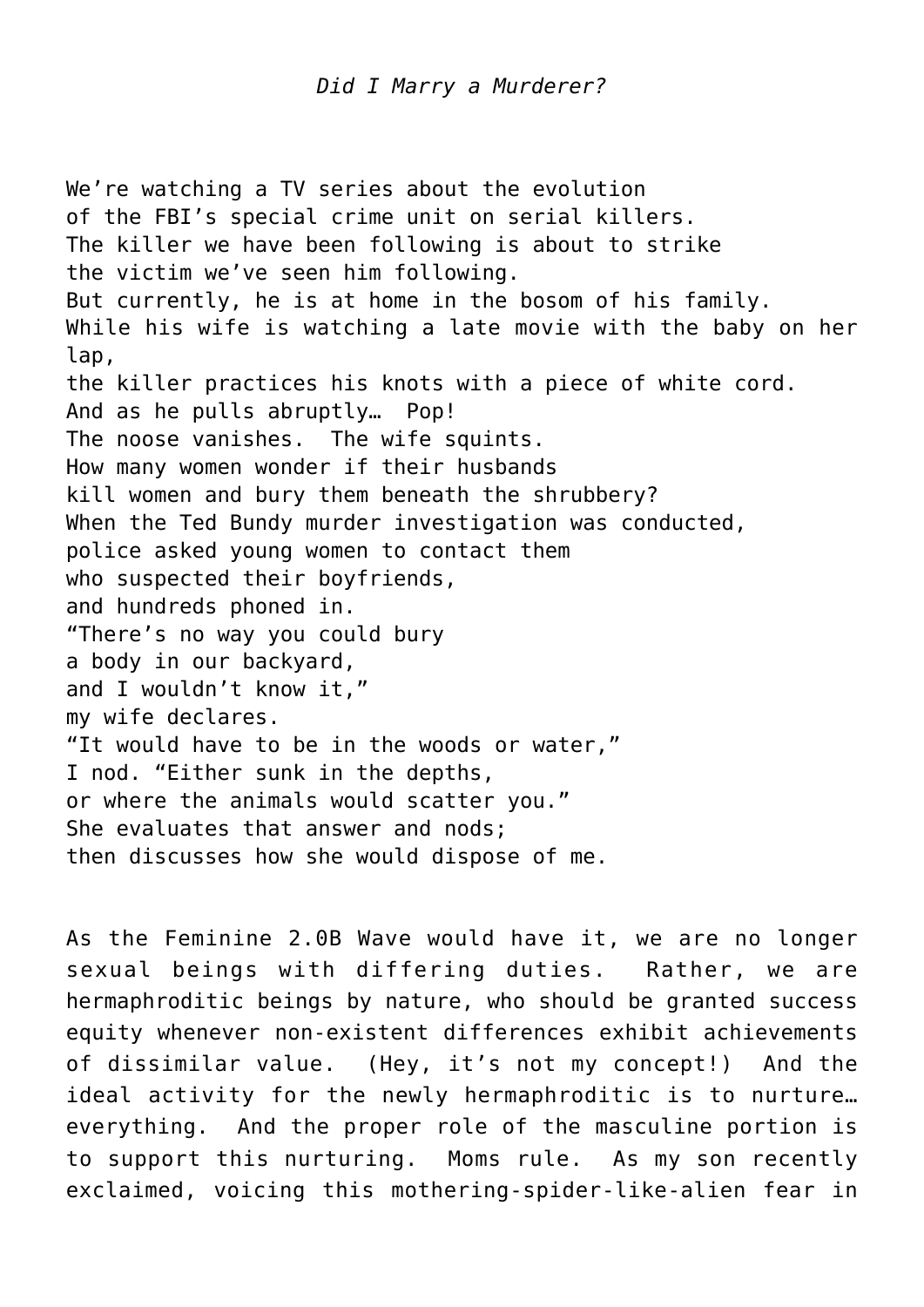current vernacular, "Please don't lay your eggs on me!"

The American Way of Life over the past one hundred years has become increasingly Feminine 2.0, while our government has coincidentally evolved from governing to nurturing, of which Feminine 2.0B is simply the extreme extension.

## Please Don't Lay Your Egg in Me

When these female spiders of the Third Wave unleash themselves to lay their eggs in your guts, it's a poor turn of events – that the culmination of all human aspiration should be as a gelatinous media. But there's no arguing when that black arachnid chanteuse inches forward, jointed limb by limb, proboscis waving, so as to insert its spawn. Don't waste your breathe with a scream!

"The business of America is business" is a quote attributed to Calvin Coolidge given at the advent of the  $20^{th}$  century. However, under the Obama Administration the role of government was nurturing Small Business with government programs and resources, tax cuts, the Affordable Care Act, capital access, contracting transparency (so that governmental quotas were met), etc. In other words, our current government really put its hands into the guts of America in order to implement its nurturing. And of course this nurturing requires a lot of expertise and direction, that is restrictions and regulations, so of course business must be disciplined to accept the current fact that "You did not build that," as President Obama famously said. The New Enhanced Feminine 2.0B has overtaken our government, planting its eggs, which in turn has overtaken